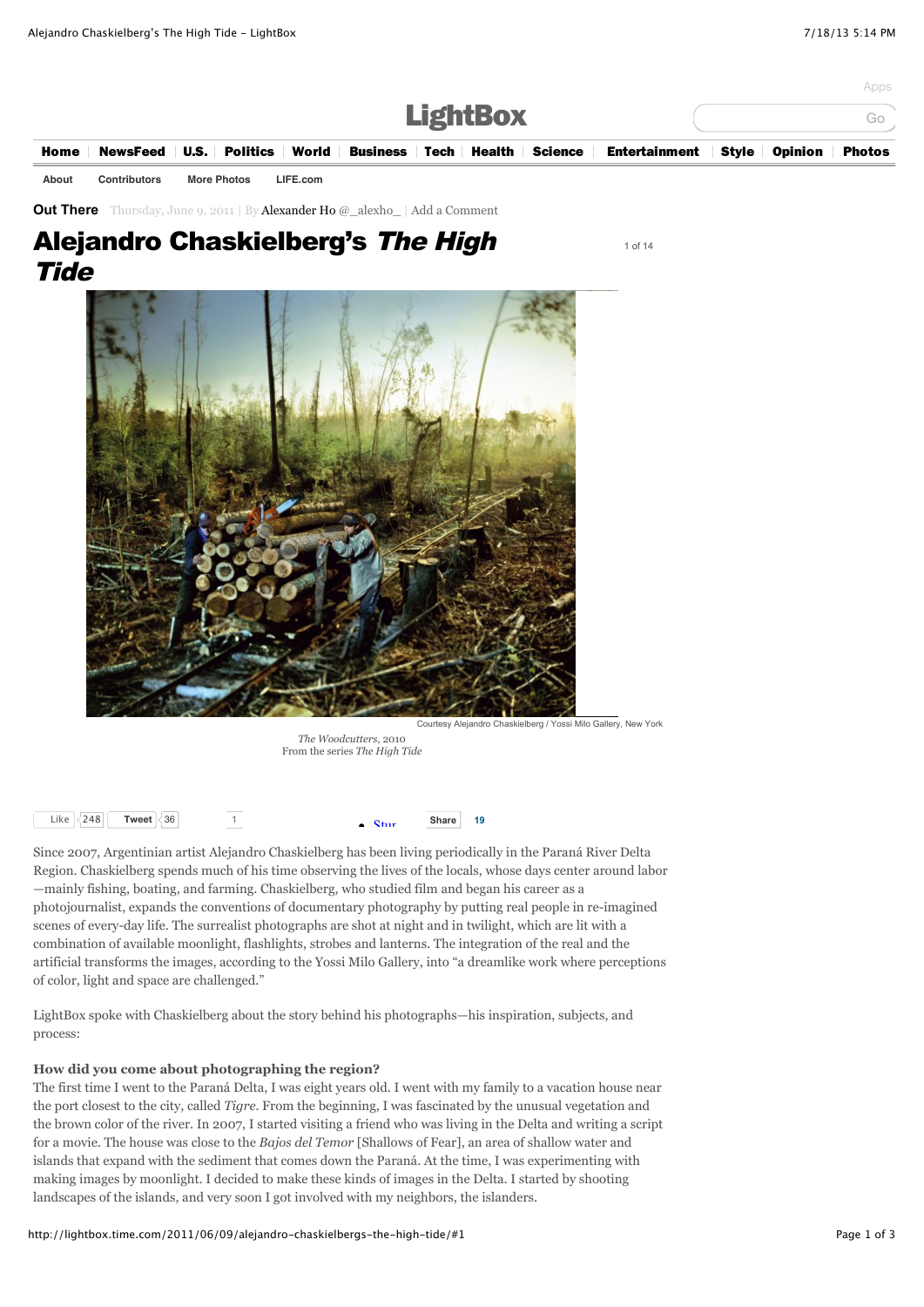#### **What are your inspirations for the series?**

Some writers have inspired me for this work. They describe the atmosphere of the Delta and the life in the islands. One writer is Haroldo Conti, in his book *Sudeste*, and another is the Uruguayan Felisberto Hernandez in *Casa Inundada*, and Horacio Quiroga who wrote about life in the jungle of northern Argentina. There are also influences from the music of the Mesopotamian region the Paraná River flows through, like the *Chamamé*, folk music with roots in the native Guaraníes, with German influence due to immigration. Another influence is a photographic book on the Paraná River by Argentinian photographer Roland Paiva; although his images are very different from mine, in his book, you can smell the river.

#### **How do you come about choosing your subjects?**

My everyday work consisted of sailing the rivers of the Delta on a motorboat. I met the islanders randomly, on piers and in general stores, sometimes sharing a glass of wine at a grocery store or getting gas at the fuel station. Some of them were my neighbors, and some were people recommended by other islanders. Once, while sailing down the *Canal Five*, I waved to an old man on the bank. In the Delta, everybody waves to each other. The way he waved his hand to say hello was very generous, and I knew he had a big heart. I stopped the boat, and we talked for hours. That is how I met José Castel. We agreed to have a dinner of island stew together the next day and take a photo in his kitchen.

# **How long do shoots usually take? And how long does it take to produce a single image?**

The exposures usually take five to ten minutes, and the shoot for one scene usually takes about four hours. I work using the full moon as a key element in my composition and lighting. Therefore, the window for doing the shoots is only about three clear nights. During the rest of the month, I work on planning and pre-visualizing the images, sailing, following the islanders in their daily work and setting up the night for the shoot with them. The way of producing these images is completely different from what I was used to: sometimes, it takes months to gain confidence with the people before shooting an image. It wouldn't be the same if I hadn't moved to the islands for two years.

#### **What are the tools you use to make the images—props, cameras, lights?**

I photograph with a Sinar Norma  $4\times5$ " large format camera with positive film. I use different flashlights, some incandescent and some LED-lights with different white balances, to illuminate the images. I also make my own lights with bamboo canes and compact flashes.

# **Do you have favorite images in the series?**

One of my favorite images is *The Paraguayans*, because it is the first photograph that the subject had of himself. It was a difficult shoot and one of the first ones with an islander. The night of the shoot was really cold, and I was nervous. The moon wasn't in the right position for the composition I had planned, so we watched a soccer match on an old TV, waiting for hours until the moon was completely perpendicular to the earth. Another interesting image is *The Three Steps*. I wanted to shoot a low metal barge loaded with willows. As I got the shot ready, Ramón, the night watchman, and I shared wine mixed with lemon soda. He told me that he was originally from Gualeguaychú, and that he had come to the islands after serving time for manslaughter. 'He was a bad guy,' he told me. 'He stole my tools, and one afternoon found both of us armed. He had been drinking and fired two shots at my house. I came out holding my deer-hunting rifle, and, thanks to my bad luck, my shot got him in the chest'. After six years in jail, he arrived in the islands and adopted Pepino, a rooster who follows him everywhere he goes. Ramón carried on talking, and everything seemed to be at a standstill. It was midnight. I turned my camera around and asked if I could take a shot of them together.

### **How have the images been received by the subjects?**

They usually like the images, but I feel they don't have much interest in looking at photographs. I think they appreciate the images merely as records of their lives. They are used to seeing amazing colors and landscapes in everyday life, and they express more interest in me as photographer than in the images themselves. One of the islanders I photographed is Don Segundo, who is seventy years old. He lives alone in the woods, in a small hut made of poplar logs. He emigrated from Chile when he was very young, because he found the pain intolerable after his mother abandoned him to the care of his father. Since he left Chile, he has had no contact with his family. Don Segundo is an otter hunter, and his only belongings are twelve rusty traps and a yerba mate set. He is a believer; he speaks slowly and nods his head in silence. When we met the first time, he said, 'I am proud to have made the acquaintance of a photographer.'

*The High Tide* opens at New York's [Yossi Milo Gallery](http://www.yossimilo.com/) on June 9th and will run through July 29th. Additional work by Chaskielberg from Leong's projects can be found on his [website.](http://www.chaskielberg.com/) Chaskielberg is releasing a book soon entitled *La Creciente,* published by Nazraeli Press.

**Related Topics:** [Alejandro Chaskielberg](http://lightbox.time.com/tag/alejandro-chaskielberg/)[, A](http://lightbox.time.com/tag/parana-river-delta/)[rgentina](http://lightbox.time.com/tag/argentina/)[,](http://lightbox.time.com/tag/parana-river-delta/) [Ar](http://lightbox.time.com/tag/art/)[t,](http://lightbox.time.com/tag/parana-river-delta/) [boatin](http://lightbox.time.com/tag/boating/)[g,](http://lightbox.time.com/tag/parana-river-delta/) [Environment](http://lightbox.time.com/tag/environment/)[,](http://lightbox.time.com/tag/parana-river-delta/) [Farming](http://lightbox.time.com/tag/farming/)[,](http://lightbox.time.com/tag/parana-river-delta/) [Fishin](http://lightbox.time.com/tag/fishing/)[g,](http://lightbox.time.com/tag/parana-river-delta/) [light](http://lightbox.time.com/tag/light/)[,](http://lightbox.time.com/tag/parana-river-delta/) [New York](http://lightbox.time.com/tag/new-york/)[, Paraná River](http://lightbox.time.com/tag/parana-river-delta/)